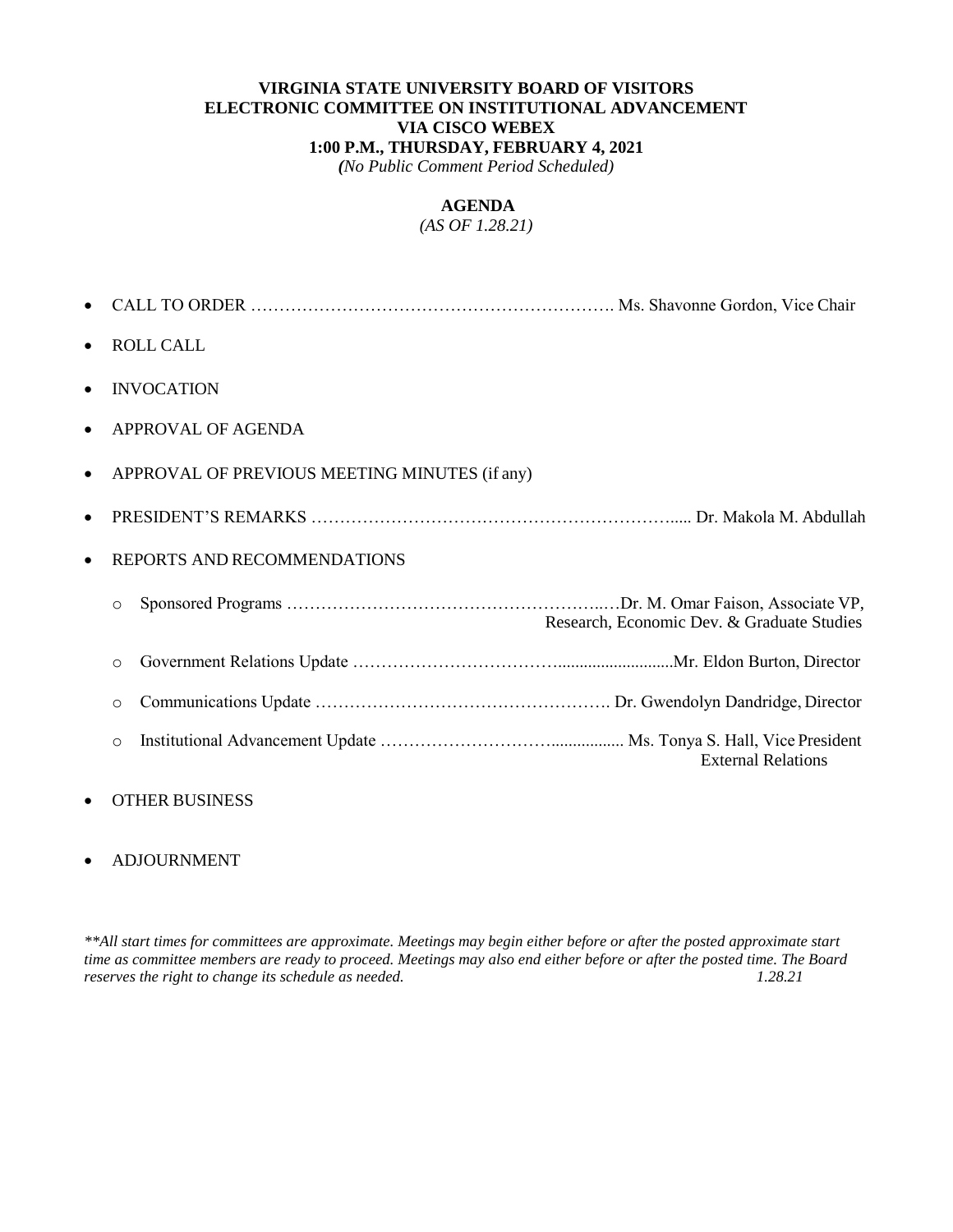# **VIRGINIA STATE UNIVERSITY BOARD OF VISITORS ELECTRONIC INSTITUTIONAL ADVANCEMENT (IA) COMMITTEE MEETING MINUTES**

Thursday, February 4, 2021

#### **CALL TO ORDER**

Ms. Shavonne Gordon, Vice Chair, called the Institutional Advancement Committee meeting to order at approximately 1:15 p.m. The meeting was held via Cisco WebEx Meeting.

#### **ROLL CALL**

A quorum was present.

# *Committee Members Present:*  Mr. Xavier Richardson *(absent)*  Dr. Valerie Brown Ms. Thursa Crittenden Ms. Pamela Currey Dr. Christine Darden Ms. Shavonne Gordon Mr. Glenn Sessoms Mr. Huron Winstead, Rector (ex-officio) Ms. Brenda Stith-Finch, Chair, VSU Foundation

*Administration Present:* Makola M. Abdullah, Ph.D., President Dr. Donald Palm, Senior Vice President/Provost Kevin Davenport, Vice President, Finance/Administration/CFO Tonya Hall, Vice President, External Relations Dr. Omar Faison, Associate Vice President, Research & Economic Dev./Dean, Graduate Studies Eldon Burton, Director, Government Relations Dr. Gwendolyn Dandridge, Interim Director, Communications Dr. Annie C. Redd, Special Asst. to President/Board Liaison

*Legal Counsel Present:* Deborah Love, Senior Assistant Attorney General, Chief, Education Section

*Others Present:* Pastor Jasmyn Graham, Director, Campus Ministries Yourdonus James, Director, Conference Center Travis Edmonds, Technology Services Tazjia Harris-Paiva, Institutional Advancement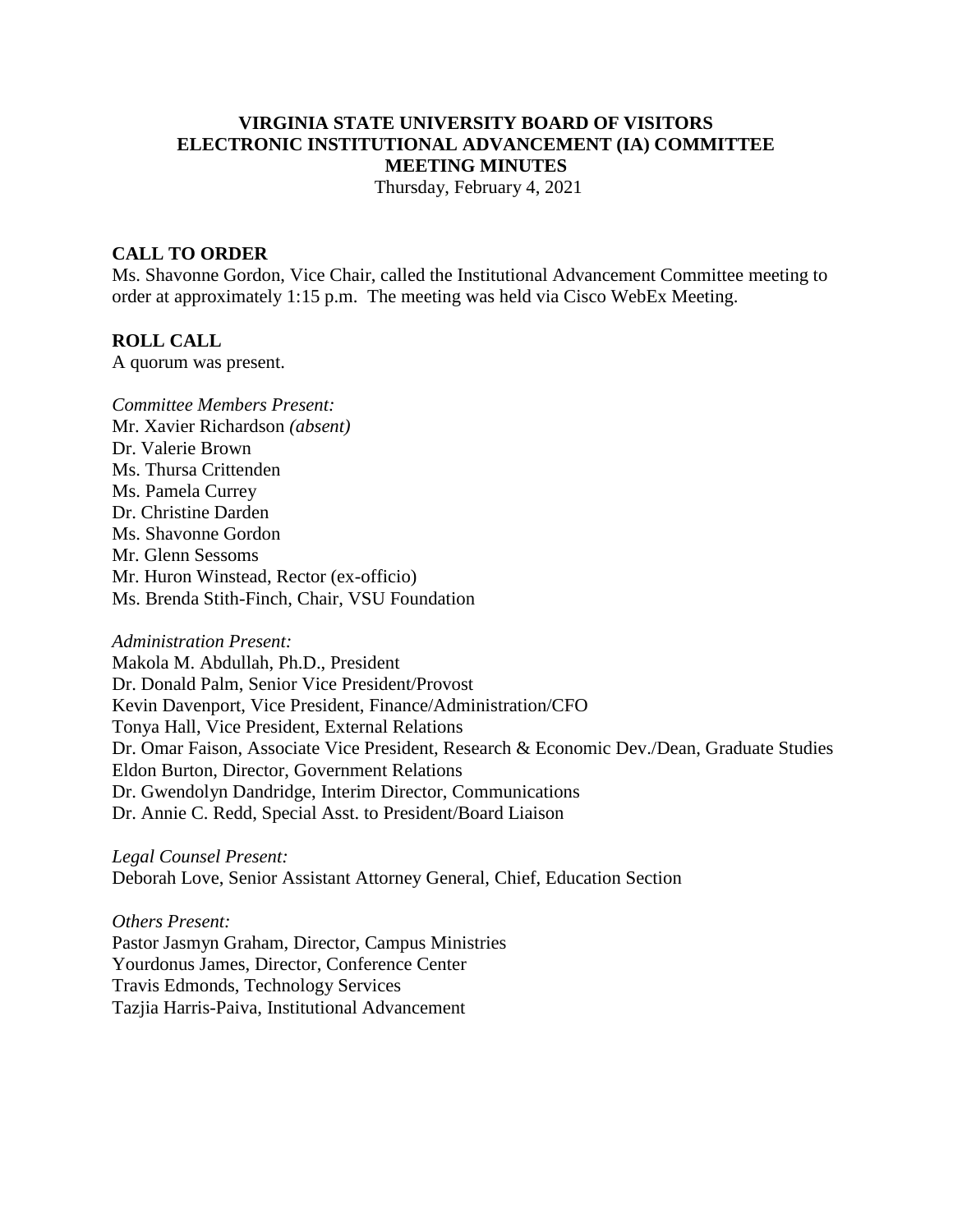### **INVOCATION**

Ms. Gordon welcomed the board members and staff to the virtual committee meeting. She invited Pastor Graham to offer the invocation.

## **APPROVAL OF AGENDA**

The agenda was approved by roll call vote.

## **APPROVAL OF PREVIOUS MEETING MINUTES (if any)**

The minutes from the November 19, 2020 meeting were approved by roll call vote.

### **PRESIDENT'S REMARKS**

President Abdullah introduced Ms. Tonya Hall, new vice president for external relations, to the Committee members. Ms. Hall came to VSU with a bachelor's from University of Delaware and a master of art from Cain University in New Jersey. She's worked in nonprofit development for many years, particularly in higher education and health care and social services, and she most recently served as the president of the National Muscular Dystrophy Society in New Jersey.

### **REPORTS AND RECOMMENDATIONS**

#### Sponsored Programs

Dr. M. Omar Faison presented information on sponsored programs relative to research proposals, awarded grants, and expenditures for quarter 2 of Fiscal Year (FY) 2021 (October – December 2020). Proposal submission in FY 2021 continues to outpace prior years, with 59 proposals submitted worth \$36.6 million. The number of grants in the portfolio (87) is stable. Grantsrelated expenditures (\$11.06 million) continues to trail the prior two years. Dr. Faison stated that this is partly due to a decrease in lab activity and expenditures related to the COVID-19 pandemic. Indirect costs recovered, totaling \$468,687, slightly trails FY 2020. Dr. Faison shared his belief that by the time we get through quarter 3, we will be on track for a greater share of vendor costs recovery to date.

#### Government Relations

Eldon Burton presented an update from the federal government and the Commonwealth of Virginia. On January 20, President Joe Biden and Vice President Kamala Harris were sworn in as 46th President and 49th Vice President of the United States. Many people in HBCU community were excited to watch as Vice President Harris took the oath of office and became the first African American and Asian American Vice President as well as the first graduate of a historically black university to serve in the White House. With the Vice President's continued support for HBCU's and First Lady Jill Biden's affinity for community colleges, many are hopeful that this administration will make significant investments into higher education with a particular focus on low-income students and students of color.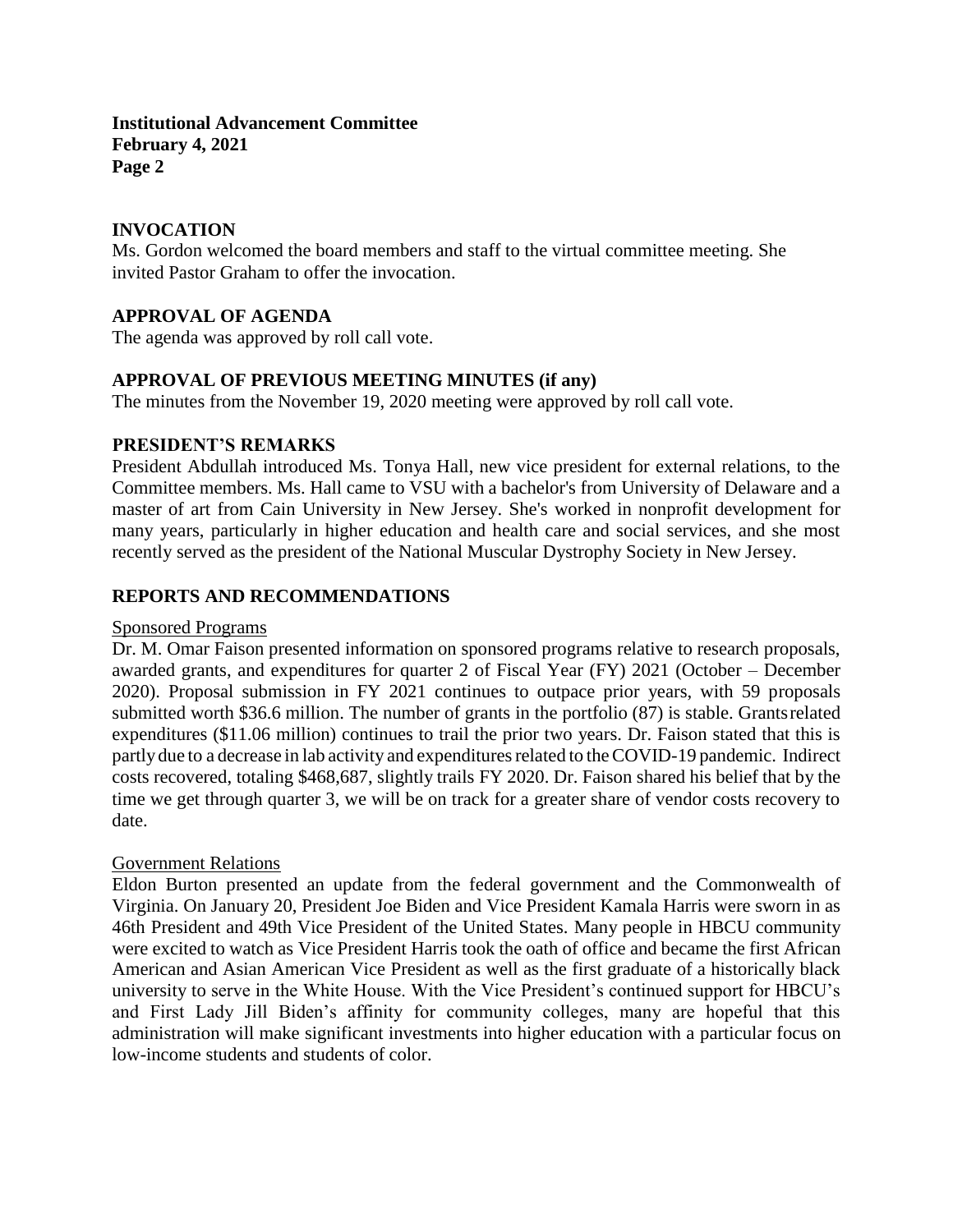The VSU Government Relations Department is working to enhance thePresident and our presence on Capitol Hill, and the President is already getting off to a great start in this effort. Just this past week, President Abdullah along with other HBCU presidents met with Congressman Cedric Richmond, senior advisor to President Biden and the Director of the White House Office of Public Engagement. President Abdullah was able to bring greetings in his role as chair of the Association of Public Land Grant (APLU) 1890's Council of Presidents. As we look forward to continued engagement with the White House, President Abdullah also testified before the House Agriculture Committee in December on the 1890 land grant institutions, 130 years of building equity in agriculture.

Dr. Dawit Haile, Dean of the VSU College of Engineering and Technology, participated in the American Society of Engineering Education's Conference on Capitol Hill all this week. He works collaboratively with deans of engineering from other institutions to go and meet with the congressional delegations and also met with their staff.

President Biden has already announced some of his key appointments. Amongst those appointments, we were excited to learn that Dr. Jewel Hairston-Bronaugh, former Virginia State University Dean of the College of Agriculture, was nominated to serve as the new Deputy Secretary of the U.S. Department of Agriculture (USDA). President Abdullah has reached out to congratulate her and Al Stewart who has been nominated as the Acting Secretary of the Dept. of Labor and is an alumnus of VSU.

On December 27, 2020, the president signed into law the Coronavirus Response and Relief Supplemental Appropriations Act (CRRSAA), which allocates more than \$21 billion to institutions of higher education. Building on the same structure of the Higher Education Emergency Relief Fund (HEERF) under the Coronavirus Aid, Relief, and Economic Security (CARES) Act, the U.S. Department of Education (ED) has designated these additional higher education support funds under the CRRSAA as "HEERF II." VSU was allocated \$10.7 million under HEERF II, with the requirement that we expend the same dollar amount (not percentage) on emergency student aid as we were required to award to students under the original CARES Act HEERF. However, HEERF II permits broader uses of those funds for both students and the institution. It is also important to note that this allocation is a separate pot of funds from the \$1.7 billion pot allocated for HBCUs (individual allocations for each institution are still forthcoming).

The 2021 regular session of the General Assembly kicked off on January 13<sup>th</sup>. The primary focus remains to be health related services and how to support Virginia's economy during the pandemic. Leading into session, Governor Northam proposed his budget amendments for FY 2022 which for VSU restored \$6.2 million for multiple programs that were previously restored only in FY 2021 during the 2020 Special Session I. These programs include the Virginia College Affordability Network, expansion of an intrusive advising early warning system, supplemental instruction,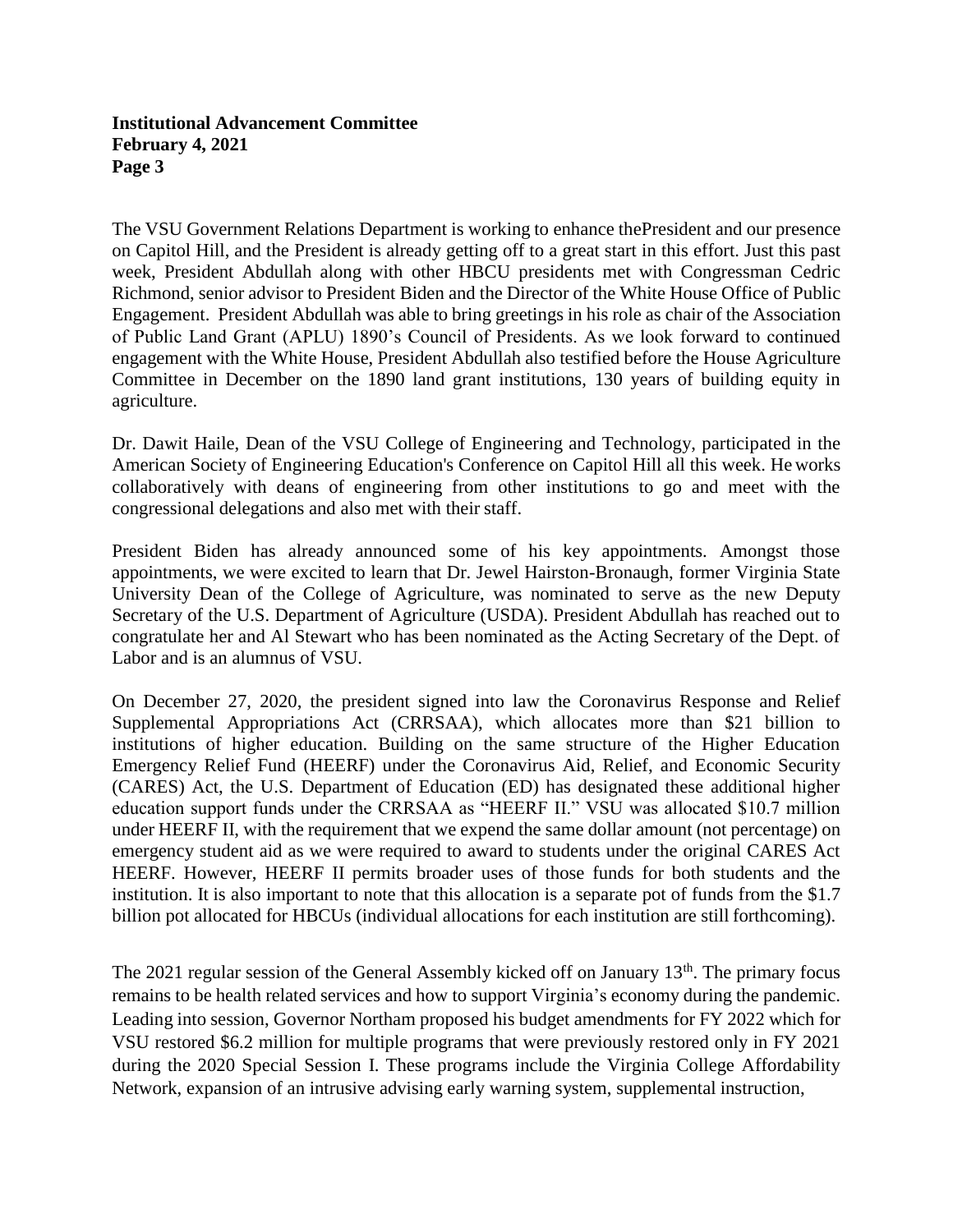a summer bridge program, and the UTeach teacher preparation program for science, technology, engineering, and math majors. It also included the restoration of funding for the VSU Cooperative Extension's state match in the amount of \$1.5 million. 14 projects across the Commonwealth were included in Governor Northam's budget for systems upgrades, facility repairs, and life/safety projects, the largest of which is \$34 million for VSU to improve HVAC campus-wide for infectious and aerosol control.

The House and Senate will present their budgets this Sunday in usually what's known as budget Sunday, and President Abdullah has continued to meet with legislators in both the House and the Senate to advocate for the priorities even though they are already proposed in the governor's budget. In their roles as chair and vice chair of the Virginia Council of Presidents, President Abdullah and VCU President Michael Rao presented a unified budget amendment to the General Assembly on behalf of all 4 and 2 year public institutions and Virginia to provide additional funds that may be used for operational support to enhance financial aid and to address the impacts of the causes 19 pandemic.

Mr. Burton shared that Senator Mark Warren made a cameo appearance and the Chesterfield County Administrator Joseph Casey served as a panelist for the January 18, 2021 panel discussion honoring Dr. Martin L. King, Jr. The panel discussion was co-sponsored by VSU and Chesterfield County and held on campus in the Multi-purpose Center.

Mr. Burton also shared information about the Virginia College Affordability Network (VCAN) Project which allows approximately 300 eligible students from high schools within a 25 mile radius and who meet the admissions requirements for Virginia State University to attend without having to pay for tuition. This project is a great example of how our state lobbying efforts have been used to improve the local and regional needs in the area.

### Office of Communications

Dr. Gwendolyn Dandridge, Director of Communications, presented a Communications update. She shared strategies used with pushing out recent headlines to ensure positive local media and community interactions and which gained regional, state, and national coverage through the Associated Press. These efforts remain consistent with telling our story through local, regional and national news headlines. Local and national headline topics included: MacKenzie Scott \$30 million investment in VSU, VSU Invest in Health and Safety (Covid-19) Updates, Former VSU Dean named to Biden Cabinet, Martin Luther King, Jr. Celebration and the VCAN Project offering free tuition to 300 qualified high school students.

VSU continues to grow its presence on social media such as Face Book, Twitter, and Instagram, which allows the University to control what news and information is posted or pushed out. All of the recent headlines were posted within minutes of release to news and television media. The staff also posts campus news and information from the Admissions Office and other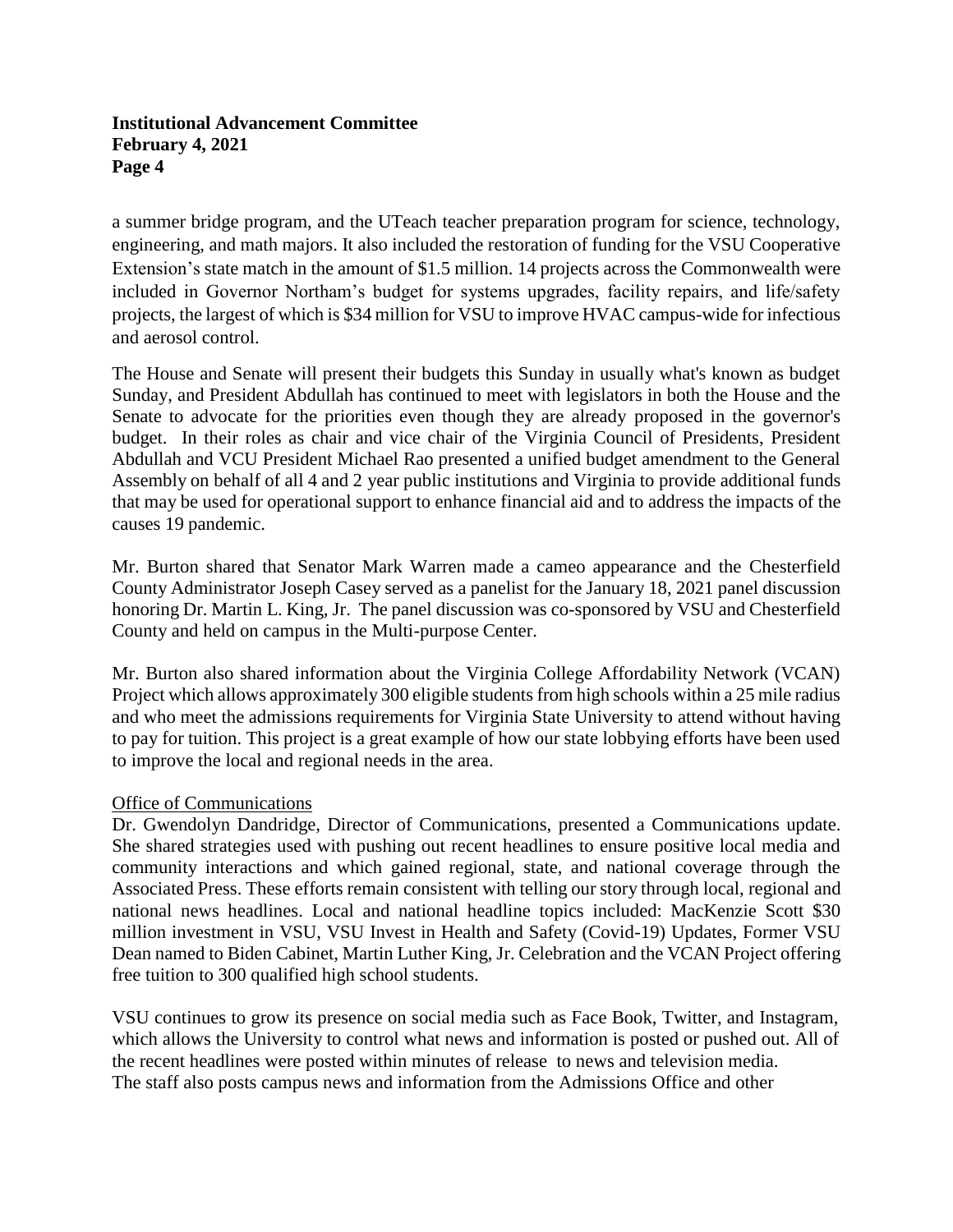departments to interact with prospective students, current students, and alumni. Dr. Dandridge shared data showing the growth in the percentages of social engagements. In addition, VSU will begin an awareness project involving the university website as a tool to help tell the VSU story.

In response to an earlier question, Dr. Dandridge shared that VSU subscribes to a media monitoring company named Meltwater. Using an app, the company sends notifications several times throughout the day, anytime Virginia State University is mentioned in the news, or even on social media. Dr. Dandridge stated that this also helps us to protect our brand by keeping on top of any mention of VSU in the news or social media.

### Institutional Advancement Update

Ms. Hall shared the IA dashboard as of January 18, 2021 stating that despite a report put out by the Association of Fundraising Professionals a few months ago, which showed that there was a 6% decline in giving to nonprofit during the pandemic, we have not seen those results at VSU. While fundraising across non-profits has experienced a decline due to COVID-19 support for VSU increased as evidenced by the FY21 dashboard report. Giving to VSU totals \$2,218,429 from 1,953 donors as of January 18, 2021. Compared to fiscal year 2020 year-to-date of \$1,600,126 from 1,728 donors. These numbers include a very successful Giving Tuesday from alums and friends of VSU in 2020 increased by 52% compared to giving in 2019.

Ms. Hall shared information about the \$30 million gift from Ms. MacKenzie Scott. The vetting process used by Ms. Scott's foundation looked at VSU's stability, its financial stability in particular, and the strong giving power of our alumni. As a result, VSU has been elevated to a level to be approached by and to seek other organizations, individuals and corporations of this size and this magnitude with its fundraising efforts.

The Advancement team has developed a pipeline of potential donors, both corporate and foundations that meet the 3As (affinity, ability, access). They have affinity, which means we have a connection to them, they have the ability, which means they have the financial means, and we have access to them. This effort has led to a prospective Memorandum of Understanding (MOU) with Smithfield that promises to provide scholarships, internships and post-graduate employment to VSU students. Ms. Hall shared information about the others on the current list: Bank of America, Car Max, Bloomberg Philanthropies, and Markel. Board members and alumni are the best partners in making sure that VSU positions itself and build relationships with organizations. She encouraged committee members to inform the IA Team of corporations they should contact.

Institutional Advancement will also be launching a product of Anthology© called I Modules, which is a donor-friendly giving platform which allows IA to *Increase Engagement* to foster lifelong relationships with alumni and supporters through online engagement, and measure and